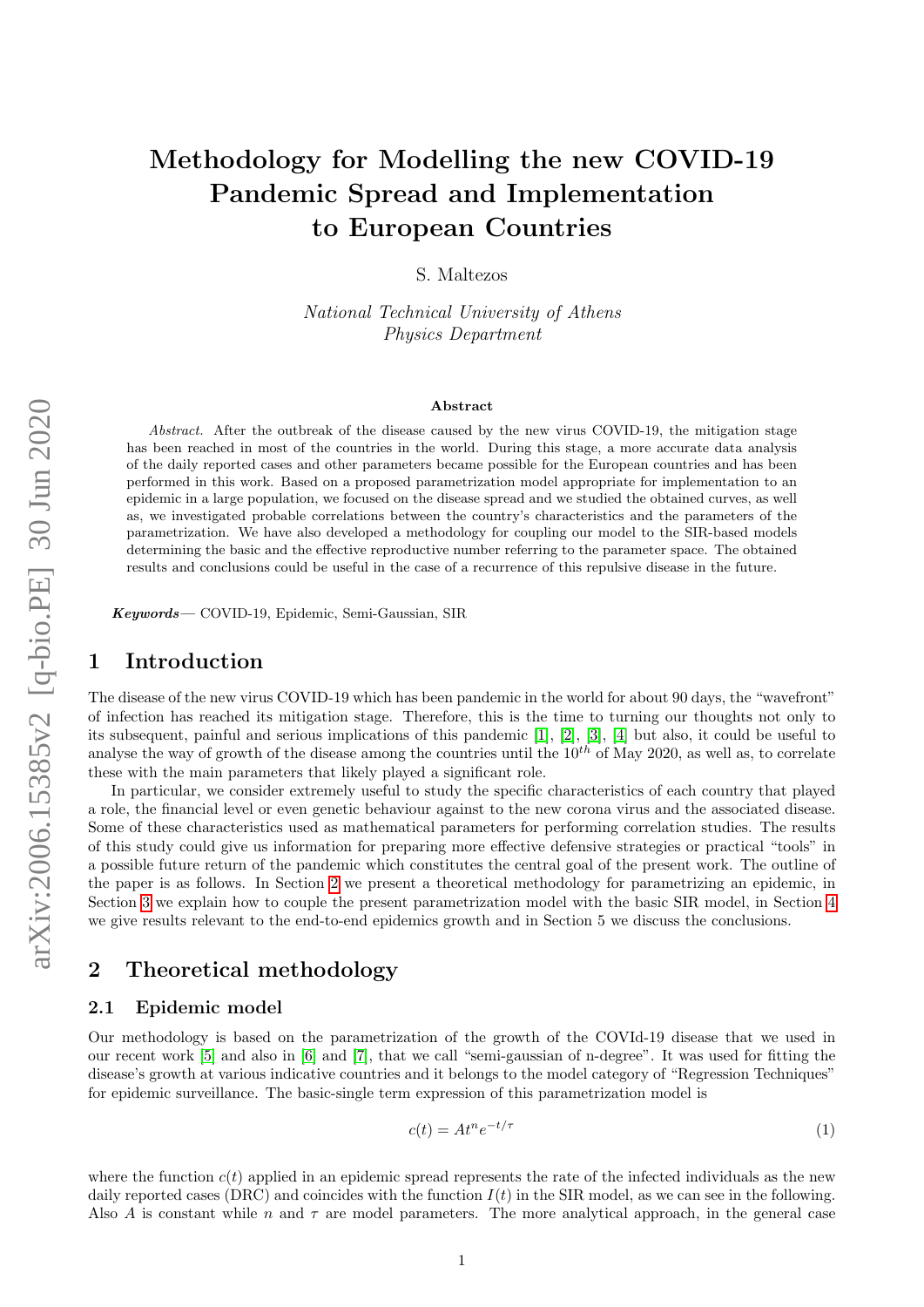from the mathematical point of view, comes from the fundamental study of the epidemic growth and includes a number of terms in a form of double summation related to the inverse Laplace Transform of a rational function given in [\[8\]](#page-7-7), referring to the "Earlier stages of an epidemic in a large population". In this hypothesis, the number of unaffected individuals may be considered to be constant, while any alternation is assumed small compared to the total number of exposed individuals. This function, which could be called "Large Population Epidemic Semi-Gaussian model" (LPE-SG), is the following

$$
c(t) = \sum_{i=1}^{N} \sum_{j=1}^{M} A_{ij} t^{n_{ij}} e^{-t/\tau_{ij}}
$$
\n(2)

where  $A_{ij}$  are arbitrary amplitudes,  $n_{ij}$  are the degrees of the model (assumed fractional in a general case) and  $\tau_{ij}$  are the time constants representing in our case a mean infection time respectively. Also, M and N are the finite number of terms to be included. It is easy to prove that the "peaking time" of the function of each term depends on the product of  $n_{ij}$  by  $\tau_{ij}$ , that is,  $t_{\text{p}_{ij}} = n_{ij} \tau_{ij}$ .

In practice, the number of the required terms should be determined according to the shape of the data and the desired achievable accuracy. After investigation of the fitting performance we concluded that, at most, two terms of the above double sum are adequate for our purpose. Also, the cross terms, with indices ij and ji, cannot help more the flexibility of the model. In particular, a) the degree of the model can "cover" any early or late smaller outbreak of the daily cases, while b) the mean infection time is a characteristic inherent parameter of the disease under study and thus should be essentially constant. For these reasons, the expression with one term was adequate in most of the cases, whereas, the 6 free parameters allow a very good flexibility for the fitting. Therefore, we can write

$$
c(t) = \sum_{i=1}^{2} \sum_{j=1}^{2} A_{ij} t^{n_{ij}} e^{-t/\tau_{ij}} = A_1 t^{n_1} e^{-t/\tau_1} + A_2 t^{n_2} e^{-t/\tau_2}
$$
\n(3)

For the fitting procedure, we have used two alternative tactics, based on either the daily model or on the cumulative integral of it. The decision depends on the goodness of the fit in each case based on the criterion of minimizing the  $\chi^2$ /dof, as we have done in our previous work. [\[5\]](#page-7-4). The starting date (at  $t=0$ ) was one day before the first reported case (or cases). The cumulative parametrization model and the fitting model take the following forms respectively

$$
C(t) = A_1 \tau_1^{1+n_1} \left[ \Gamma(n_1 + 1) - \Gamma_c(n_1 + 1, t/\tau_1) \right] + A_2 \tau_2^{1+n_2} \left[ \Gamma(n_2 + 1) - \Gamma_c(n_2 + 1, t/\tau_2) \right]
$$
(4)

$$
C(t) = p_1 p_3^{1+p_2} \left[ \Gamma(p_2 + 1) - \Gamma_c(p_2 + 1, t/p_3) \right] + p_4 p_6^{1+p_5} \left[ \Gamma(p_5 + 1) - \Gamma_c(p_5 + 1, t/p_6) \right]
$$
(5)

where the symbol  $\Gamma$  represents the gamma function and the  $\Gamma_c$  the upper incomplete gamma function at time t.

#### 2.2 Implementation strategy

The above generalized mathematical model, has the advantage of providing more flexibility when the raw data include a composite structure or superposition of more than one growth curves which could be coexisting. This is possible to happen due to restriction measures applied during the evolution of an epidemic. Regardless of the number of terms used, the obtained parameters must be well understood, in the sense of their role in the problem. Let us consider a country where the disease starts to outbreak due to a small number of infected individuals. In this stage we assume that the country has been isolated in a relatively high degree, but of course not ideally. At this point, the disease starts with a transmission rate which depends on the dynamics of the spread in each city and village, while other inherent properties of the disease affect its dynamics (e.g. the immune reaction, the incubation time and recovering time).

At this point, we must clarify also the issue of the "size" of the epidemic. The SIR-based models assume that the size, N, that is the total number of individuals exposable to the disease is unchanged during its evolution, a fact which cannot be exactly true. On the other hand, a fraction of the size concerns individuals who are in quarantine for different reasons (due to tracing or for precautionary reasons). Therefore, the size cannot be absolutely constant and the forecasting at the first stage (during the growing of the epidemic) should be very uncertain. In the second stage (around the turning point), the situation is more clear by means of more accurate parametrization, although high fluctuations could still be present. At the third stage (mitigation or suppress), an overall parametrization can be made and any trial for forecasting concerns a likely future comeback of the epidemic. In any of the three stages regardless of the level of uncertainties the parametrization specifies the associated parameters according to the epidemic model used. It is known that the "basic reproductive number" symbolized by  $R_0$  is a very important parameter of the spreading of the epidemic. In the SIR-based models it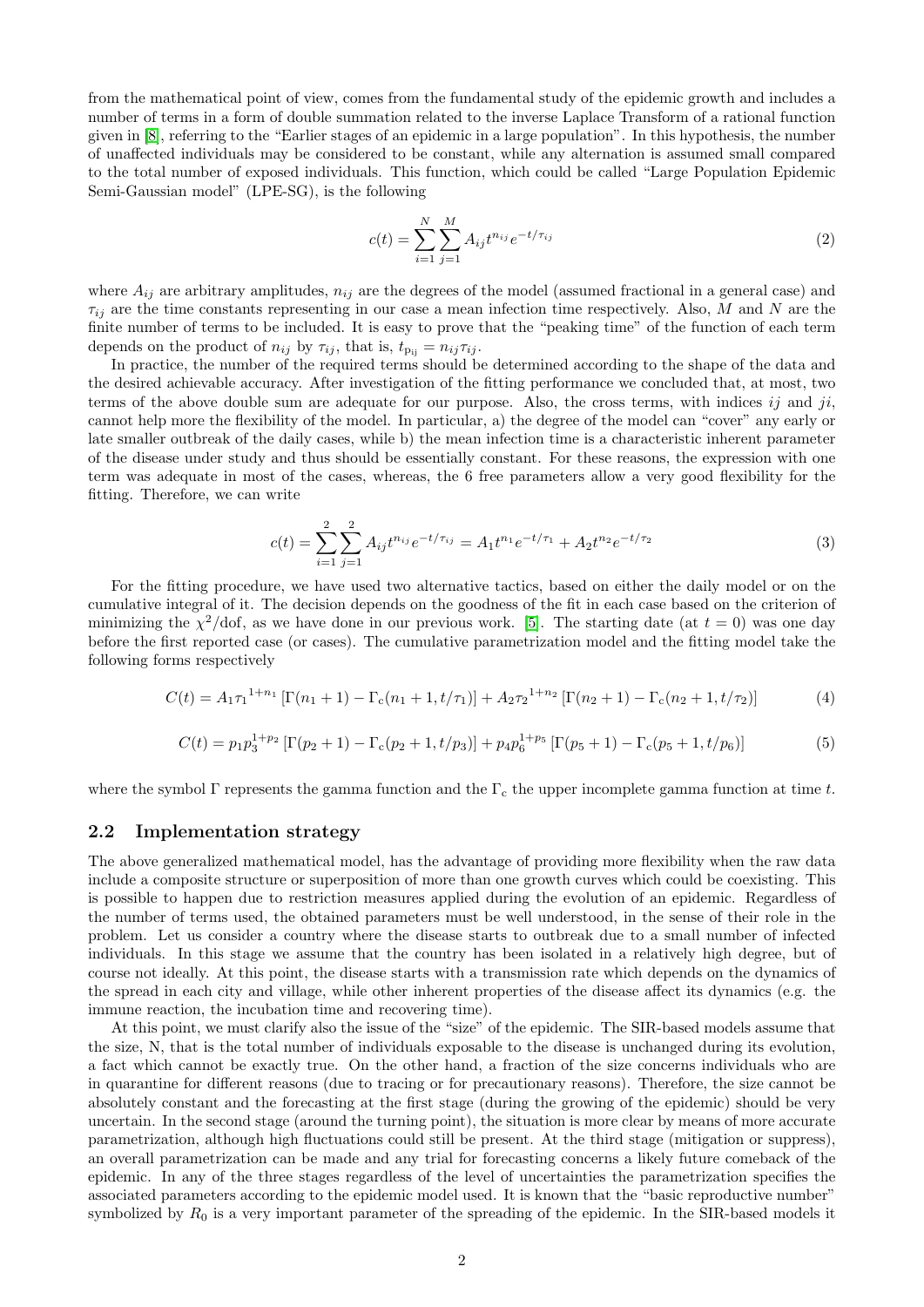is determined at the first moments of the epidemic (mathematically at  $t = 0$ ) and is related to the associated parameters. Moreover, as it is proven in the next, this parameter doesn't depend on the size N of the epidemic.

By using the present parametrization model we assume that the size of the epidemic is, not only unknown, but also much smaller than the population of the country or city under study, that is, it constitutes an unbiased sample of the potentially exposable generic population. Once the epidemic is pretty much eliminated, the size could be also estimated "a posteriori" by the help of a SIR-based model. However, in this case, the parameters of the spread, as well as, the reproductive number are already determined by the methodology given in the next. We consider that this more generic approach facilitates the fitting process and improves the accuracy because of the existence of an analytical mathematically optimal solution.

## <span id="page-2-0"></span>3 Coupling with the SIR-based models

### 3.1 Short description of SIR model

The classical model for studying the spread of an epidemic, SIR, belongs to the Mathematical or State-Space category of models along with a large number of other types which are analytically described in [\[9\]](#page-7-8). Our model belongs to the continuum deterministic SIR models in the special case applied at the earlier stage of an epidemic, assuming that the population is much greater than the infected number of people [\[8\]](#page-7-7). This model can be applied also when the epidemic is in each latest stage where the total number of infected individuals is an unbiased sample of the population. Under these assumptions, this model can be related to the classical SIR model, or even with its extensions (SEIR and SIRD), by means of correlating their parameters. Below, we give a brief description of the basic SIR epidemic model.

Let us describe briefly the three state equations of the SIR model:

<span id="page-2-2"></span>
$$
\frac{\mathrm{d}S}{\mathrm{d}t} = -\frac{a}{N}SI\tag{6}
$$

<span id="page-2-4"></span>
$$
\frac{\mathrm{d}I}{\mathrm{d}t} = \frac{a}{N}SI - \beta I\tag{7}
$$

<span id="page-2-3"></span>
$$
\frac{\mathrm{d}R}{\mathrm{d}t} = \beta I \tag{8}
$$

The function  $S = S(t)$  represents the number of susceptible individuals,  $I = I(t)$  the number of infected individuals and  $R = R(t)$  the number of recovered individuals, all referred per unit time, usually measured in [days]. The constant factor a is the transmission rate, the constant factor  $\beta$  is the recovering rate and N is the size of the system (the total number of individuals assumed constant in time), that is,  $S + I + R = N$ , at every time. The assumptions concerning the initial and final conditions are,  $S(0) \neq 0, S(\infty) > 0, I(\infty) = 0$  and  $R(0) = 0, R(\infty) = N - S(\infty).$ 

This model does not have an analytical mathematical solution additional the two parameters a and  $\beta$  are constant during the spread of the epidemic. A solution is derived only with the approximation,  $\beta R/N < 1$ , that is, when the epidemic essentially concerns a small number of recovered compared to the total number of individuals. In this case a Taylor's expansion to an exponential function is used. In our study, we work for the general case without this assumption.

#### 3.2 Synergy in the parametric space

In our basic model,  $C(t)$ , the integral of the function  $c(t)$ , must be compared to the total number of infected individuals I, while the parameter A undertakes the scaling of the particular data. The parameter  $\tau$  does not necessarily coincides with the inverse of the " mean infection rate", a, but  $1/\tau$  expresses an "effective transmission rate" in our model. The parameter  $n$  cannot be equalized to any of the parameters of the SIR model. However, this parameter contributes to the key parameter of the epidemic spread, the so-called "basic reproductive number",  $R_0$ , which is defined at  $t = 0$  and is equal to  $R_0 = (a/\beta)(S(0)/N)$ , where  $\beta$  is the "mean recovering rate". Because  $S(0) \approx N$ , it becomes  $R_0 \approx a/\beta$ . However, the  $S(0)/N$  represents a basic threshold, the so called "population density", above which the epidemic is initiated and growing when  $R_o = (a/\beta) > 1$ .

Moreover the "effective reproductive number",  $R_e$ , a variable as a function of time is also defined by the same way as follows

<span id="page-2-1"></span>
$$
R_e = -\frac{\mathrm{d}S}{\mathrm{d}R} = \frac{\mathrm{d}(I+R)}{\mathrm{d}R} = 1 + \frac{\mathrm{d}I}{\mathrm{d}t}\frac{\mathrm{d}t}{\mathrm{d}R} = 1 + \left(\frac{a}{N}SI - \beta I\right)\frac{1}{\beta I} = R_0 \frac{S}{N}
$$
(9)

Because the condition for creating an epidemic is  $R_e > 1$ , the corresponding condition should be  $S/N > 1/R_0$ . Also, at  $t = 0$  should be  $R_e(0) \equiv R_0$ , at the peaking time  $t = t_p$  should be  $R_e(t_p) = 1$  and at  $t = \infty$  takes the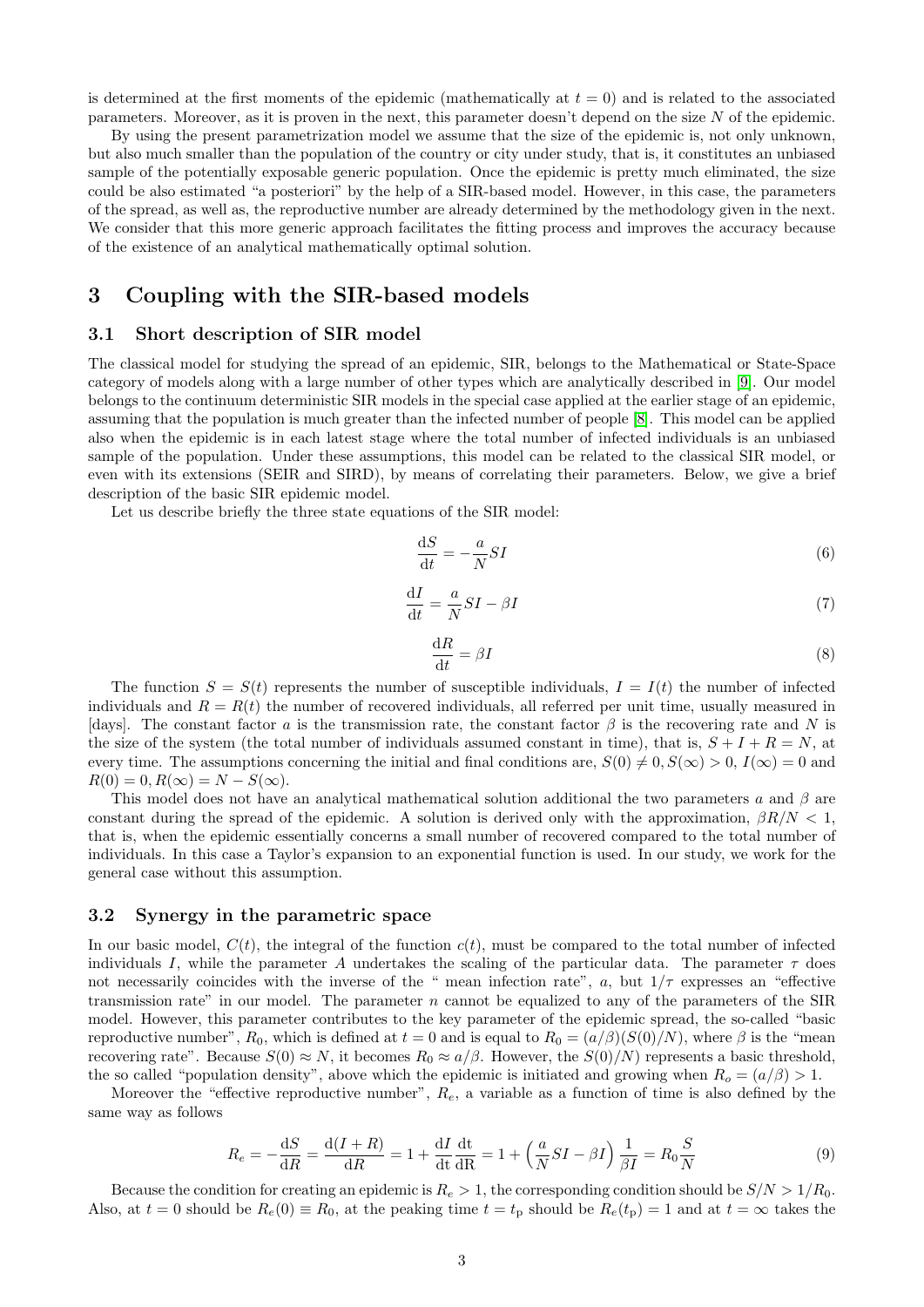value  $R_t = R_0 \frac{S}{N}(\infty) < R_0$ . By using the expressions of Eq. [9,](#page-2-1) including only the value of I and its derivative, one can estimate roughly the  $R_e$  at any time t. It can be also shown, that the  $S(\infty)/N$  can be determined by solving the following transcendental equation numerically.

<span id="page-3-2"></span>
$$
\frac{S(\infty)}{N} = \frac{S(0)}{N} e^{-\frac{R_0}{N}[N - S(\infty)]} \approx e^{-R_0 \left[1 - \frac{S(\infty)}{N}\right]} \approx e^{-R_0 \frac{R(\infty)}{N}}
$$
(10)

Therefore, we can conclude that for  $R_e$ , at the outbreak of the epidemic (rising branch of the curve) we have,  $1 < R_e < R_0$ , exactly at the peak of the curve,  $R_e = 1$  (because  $S = N/R_0$ , as we explain in the next) and at the mitigation stage (leading branch of the curve),  $R_e < 1$  and tends to a minimum value at the asymptotic tail of the curve which is

$$
R_e \approx R_0 e^{-R_0 \frac{R(\infty)}{N}} < < 1\tag{11}
$$

Once the above relationship is achieved, the  $R_0$  can be determined by solving the derived algebraic equation. Indeed, this was our initial motivation to perform the following analysis. The methodology for accomplishing it, was based on the idea to exploit the property of our model at its maximum at the peaking time, which is  $t_p = n\tau$ , as it can be easily proven by differentiation. On the other hand, in the SIR model a peak is expected some time for the function  $I$ , as the typical effect of the epidemic's spread. Considering that both models can be fitted to the data, in the vicinity of the peak must agree, and therefore, we must claim that  $I_p = C(t_p)$ . Let us first find an expression of the S, R and I at the peaking time, symbolizing them by,  $S_p$ ,  $R_p$  and  $I_p$  respectively.

In order to relate  $S$  with  $R$ , we replace  $I$  from Eq. [6](#page-2-2) into Eq. [8,](#page-2-3) we obtain

$$
\ln S - \ln S(0) = -\frac{R_0}{N} \left[ R - R(0) \right] \tag{12}
$$

from which, taking into account that  $S(0) \approx N$ , we derive the solution

$$
\ln\frac{S}{N} = -R_0 \frac{R}{N} \tag{13}
$$

The later result at the peaking time gives us an expression of  $R_p$ 

<span id="page-3-0"></span>
$$
R_{\rm p} = -\frac{N}{R_0} \ln \frac{S_{\rm p}}{N} \tag{14}
$$

Also, according to Eq. [7,](#page-2-4) at the peaking time we might have

$$
\left(\frac{aS_{\rm p}}{N} - \beta\right)I_{\rm p} = 0\tag{15}
$$

From this equation, and using the definition of  $R_0$ , we obtain

$$
S_{\rm p} = \frac{\beta N}{a} = \frac{N}{R_0} \tag{16}
$$

Based on Eq. [14](#page-3-0) we calculate  $R_p$  as follows

$$
R_{\rm p} = -\frac{N}{R_0} \ln \frac{1}{R_0} \tag{17}
$$

Adding the three functions at the peaking time,  $S_p$ ,  $I_p$  and  $R_p$ , we derive the algebraic equation

<span id="page-3-1"></span>
$$
\frac{I_{\rm p}}{N} + \ln R_0 - R_0 + 1 = 0\tag{18}
$$

In order to achieve an equation independent of size  $N$ , we must express  $I_p/N$  as a function of the model parameters, that is, by using the maximum value of the model curve [\[5\]](#page-7-4) and the Eq. [8](#page-2-3) of the SIR model by integration with upper limit the infinity, as follows

$$
\frac{I_{\rm p}}{N} = \frac{c_{\rm max}}{R\left(\infty\right) + S\left(\infty\right)} = \frac{c_{\rm max}}{R\left(\infty\right)\left[1 + \frac{S\left(\infty\right)}{R\left(\infty\right)}\right]} \approx \frac{A\left(\frac{n_0}{\tau_0}\right)^{n_0} e^{-n_0}}{A\beta \tau_0^{1 - n_0} \Gamma(n_0 + 1) \left(1 + \frac{S\left(\infty\right)}{N}\right)} = \frac{\tau_0'}{\tau_0} \frac{n_0^{n_0} e^{-n_0}}{\Gamma(n_0 + 1) \left(1 + \frac{S\left(\infty\right)}{N}\right)}\tag{19}
$$

where the symbol  $\Gamma$  represents the gamma function,  $n_0$  and  $\tau_0$  are the particular values obtained by a fitting) and  $\tau_0' = 1/\beta$ . Replacing the above expression to Eq. [18](#page-3-1) and setting  $s_N = S(\infty)/N$  we obtain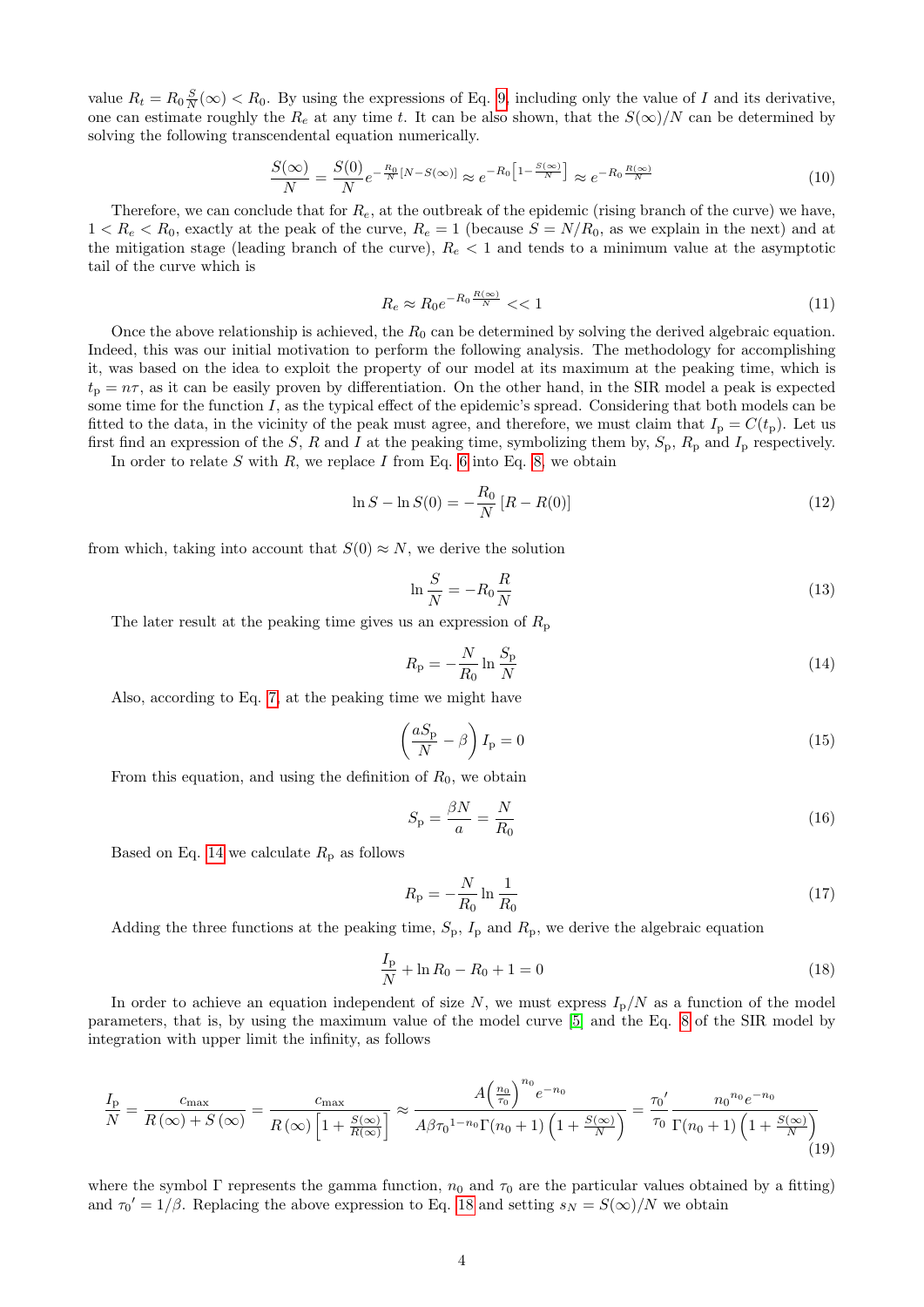$$
f(R_0; n_0; \tau_0; \tau'_0) = \frac{\tau'_0}{\tau_0} \frac{n^{n_0} e^{-n_0}}{\Gamma(n_0 + 1)(1 + s_N)} + \ln R_0 - R_0 + 1 = 0
$$
\n(20)

This transcendental equation can be solved only numerically for  $R_0$  in which the combined unknown  $s_N$  is also found numerically by using again another transcendental Eq. [10,](#page-3-2) by using multiple iterations leading to a converging accurate solution within 12 loops. The parameter  $n$  of the model is essentially the expresser of  $R_0$ , while the obtained value of  $R_0$  concerns an hypothetical SIR model fitted to the data of the daily reported cases (DRC). From the obtained solution for  $R_0$  we can also calculate the parameter a of SIR model,  $a = \beta R_0$ , where  $\beta$  can be calculated from the peak value of the daily reported recovered individuals by the formula,  $\beta = R_{\rm p}/I_{\rm tot,p}$ , where  $I_{\rm tot,p}$  represents the integral of the DRC curve with upper limit the peaking time  $t_{\rm p}$ . In particular,

$$
\beta = \frac{R_p}{A\tau_0^{1+n} \left[ \Gamma(n_0+1) - \Gamma_c(n_0+1, n_0) \right]}
$$
\n(21)



<span id="page-4-0"></span>Figure 1: Indicative plot of the daily reported cases in Greece until May 9, 2020 (black circles) and the optimal curve of the fitted model (red solid line) obtained by the total reported cases.



<span id="page-4-1"></span>Figure 2: The corresponding total reported cases in Greece (black circles) with the fitting (blue solid line). The uncertainty zone concerns  $1\sigma$  and is shown by the red dashed lines.

Implementing the above methodology, by using home made software codes written in Matlab platform [\[10\]](#page-7-9), we obtained the fitting of the DRC curve for Greece at the mitigation stage, shown in Fig. [1](#page-4-0) and Fig. [2.](#page-4-1) The fitted parameters,  $n_0 = 4.57$  and  $\tau_0 = 5.96$  and the solutions  $R_0 = 2.90$  and  $s_N = 0.06$ . For the parameter  $\beta$  we used a typical-average value found in the literature where,  $\beta = 0.10$  and the same value we used for the other analyzed countries. Two characteristic parametrizations of very large normalized size and very small one (64 times smaller), that is, of Belgium and Malta, respectively, are given in Fig. [3](#page-4-2) and Fig. [4.](#page-4-3) Definitely, without seeing the vertical scale, one cannot distinguish which corresponds a large or a small normalized size. The only visible difference at a glance, is the peaking time (29 and 16 days respectively).



<span id="page-4-2"></span>Figure 3: Indicative parametrization (red solid line) of the daily reported cases (black circles) in Belgium, as a typical example of a very large normalized size.



<span id="page-4-3"></span>Figure 4: Indicative parametrization (red solid line) of the daily reported cases (black circles) in Malta, as a typical example of a small normalized size.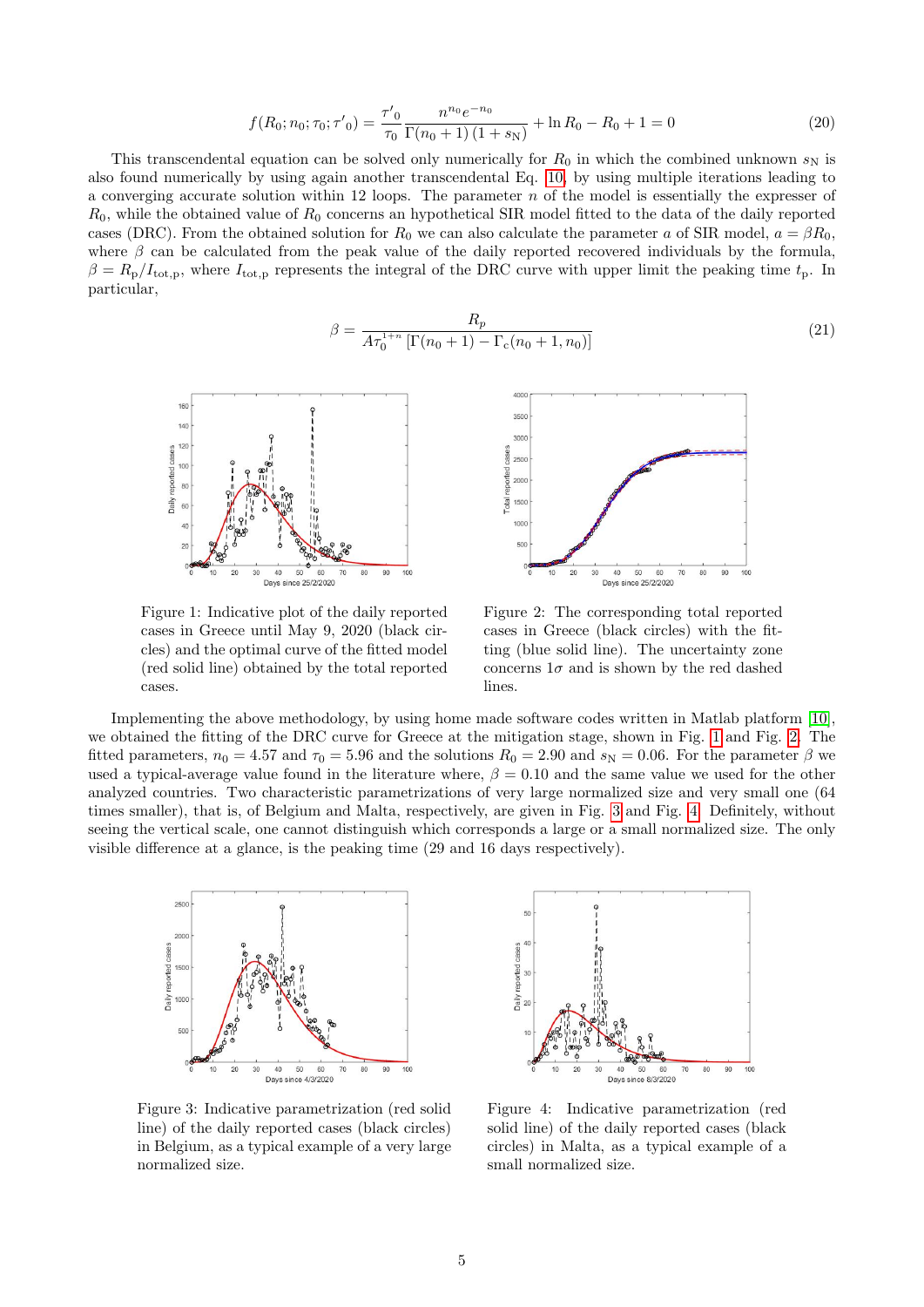| <b>COUNTRY</b> | $D\ [\mathrm{p/km}^2]$ | $\ddot{N}$ [size/1Mp] | GDP [Euros]        | $n_0$             | $\tau_0$ [days]          | $R_0$             | $a = \beta R_0 \text{ [days}^{-1}$ |
|----------------|------------------------|-----------------------|--------------------|-------------------|--------------------------|-------------------|------------------------------------|
| Austria        | 109                    | 12000                 | 44900              | 5.81              | 3.61                     | 4.55              | 0.455                              |
| Belgium        | $\overline{383}$       | 115200                | 41200              | 4.77              | 6.13                     | 2.78              | 0.277                              |
| Bulgaria       | 64                     | 1600                  | 8680               |                   |                          |                   |                                    |
| Croatia        | $\overline{73}$        | 2400                  | 13330              | 2.99              | 6.14                     | 3.47              | 0.347                              |
| Cyprus         | $\overline{131}$       | 2400                  | 24920              | 2.86              | 5.99                     | 3.65              | 0.365                              |
| Czechia        | 139                    | 4000                  | 20640              | 4.21              | $5.57$                   | 3.23              | 0.323                              |
| Denmark        | 137                    | 14000                 | 53430              | 2.49              | $\overline{10.3}$        | 2.34              | 0.234                              |
| Estonia        | $\overline{31}$        | 7000                  | 21160              | $1.12\,$          | 9.79                     | 3.39              | 0.339                              |
| Finland        | 18                     | 6400                  | 43480              | 2.18              | 12.5                     | 2.14              | 0.214                              |
| France         | 119                    | 60200                 | 36060              | 6.49              | 5.22                     | 2.80              | 0.280                              |
| Germany        | 240                    | 13800                 | 41350              | 6.95              | 4.83                     | 2.92              | 0.291                              |
| Greece         | $\overline{81}$        | 2400                  | 17500              | 4.52              | 6.01                     | 2.89              | 0.289                              |
| Hungary        | 107                    | 5400                  | 14720              | 4.38              | 7.41                     | 2.45              | 0.245                              |
| <b>Ireland</b> | $\overline{72}$        | 41000                 | 59910              | 4.38              | 5.09                     | $\overline{3.49}$ | 0.349                              |
| Italy          | $\overline{206}$       | 86000                 | 29610              | $\overline{4.31}$ | 8.37                     | 2.26              | 0.226                              |
| Lithuania      | $\overline{43}$        | $\overline{3000}$     | 17340              | 4.38              | 8.38                     | $\overline{2.25}$ | 0.225                              |
| Luxembourg     | $\overline{242}$       | 27200                 | 102200             | 2.46              | 5.41                     | $\overline{4.59}$ | 0.459                              |
| Malta          | 1380                   | <b>1800</b>           | $\overline{26350}$ | 2.04              | 7.90                     | $\overline{3.20}$ | 0.32                               |
| Netherlands    | $\overline{508}$       | 50000                 | 46820              | 4.54              | 7.28                     | 2.46              | 0.246                              |
| Poland         | 124                    | $\overline{2600}$     | 13780              | 3.65              | 8.83                     | 2.30              | 0.23                               |
| Portugal       | $\overline{111}$       | 16800                 | 20660              | 2.55              | 7.65                     | 2.98              | 0.298                              |
| Romania        | 84                     | 6000                  | 11500              | 2.85              | 10.0                     | 2.28              | 0.228                              |
| Serbia         | $\overline{100}$       | 3200                  | 6590               | 6.90              | 4.67                     | $\overline{3.03}$ | 0.303                              |
| Slovakia       | 114                    | 600                   | 17270              | 3.21              | 7.84                     | 2.64              | 0.264                              |
| Slovenia       | $\overline{103}$       | 7600                  | 22980              | 1.40              | 9.02                     | 3.34              | 0.334                              |
| Spain          | 94                     | 96400                 | 26440              | 2.88              | 9.50                     | 2.36              | 0.236                              |
| Sweden         | $\overline{25}$        | 42600                 | 46180              | 2.93              | 12.9                     | $1.95\,$          | $\,0.195\,$                        |
| Switzerland    | 219                    | 36800                 | 69760              | 3.79              | $5.34\,$                 | $3.57\,$          | 0.357                              |
| United Kingdom | 281                    | 57400                 | 34190              | $\bar{a}$         | $\overline{\phantom{a}}$ | $\blacksquare$    | $\equiv$                           |

<span id="page-5-1"></span>Table 1: Summary of the obtained parameters for 29 countries in Europe, after analysing all the available reported data. By  $\tilde{N}$  we symbolize the epidemic size normalized to one million people. The epidemic curve in Bulgaria and UK had not yet reached clearly the turning point at the time of the present study.

# <span id="page-5-0"></span>4 Study of the end-to-end epidemic growth

## 4.1 Correlation searches

For the data analysis we selected the 29 countries of EU, including Switzerland and UK obtained from [\[11\]](#page-7-10). The characteristics of the countries relevant to our study are summarized in Table [1.](#page-5-1) In particular, we used the population density, the estimated normalized total number of infected individuals (determined by the number of deaths by using a typical constant factor) and the Gross Domestic Product (GDP), nominal per capita. The degree of correlation among the above characteristics and the modelling parameters, was studied by the "theoretical pearson linear correlation coefficient" given by the following formula

$$
\rho(X,Y) = \frac{\text{Cov}(X,Y)}{\sigma_x \sigma_y} \tag{22}
$$

where X and Y are considered normal random variables,  $\sigma_x$  and  $\sigma_y$  are the corresponding standard deviations and  $Cov(X, Y)$  is their covariance. However, as it is done in practice, we calculated the "sampling pearson" coefficient" (SPC),  $r(X, Y)$ , for n observed random pairs  $(X_i, Y_i, ..., X_n, Y_n)$ , where the X can represent the first selected variable and  $Y$  the second one.

The correlation study concerned eight pairs, as is illustrated in Table [2.](#page-6-0) The conclusions of the linear correlation study are the following:

- 1. For the population density  $D$ : no correlation was found with other parameters.
- 2. For the model parameters  $n_0$  and  $\tau_0$ : strong anti-correlation was found.
- 3. For the peaking time  $t_p$ : very strong anti-correlation was found with the basic reproductive number,  $R_0$ .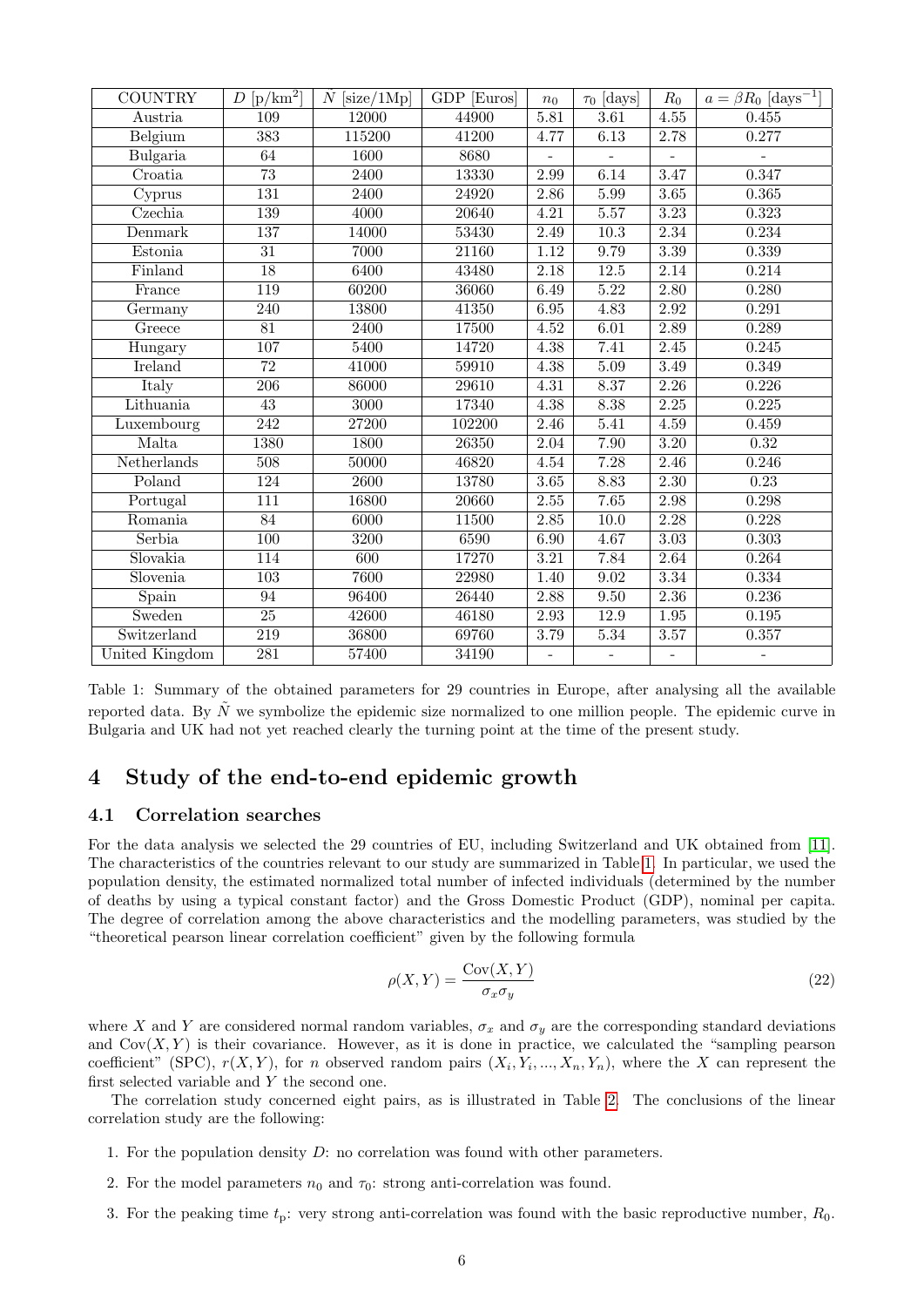| <b>CORRELATION PAIR</b> | SPC      | <b>P-VALUE</b> | STATISTICALLY SIGNIFICANT, C.I. |
|-------------------------|----------|----------------|---------------------------------|
| $D-N$                   | 0.0645   | 0.749          | N <sub>0</sub>                  |
| $GDP - N$               | 0.311    | 0.113          | N <sub>o</sub>                  |
| $n_0 - \tau_0$          | $-0.645$ | < 0.001        | Yes, $99\%$                     |
| $D-R_0$                 | 0.101    | 0.617          | N <sub>0</sub>                  |
| $N-R_0$                 | $-0.193$ | 0.335          | N <sub>o</sub>                  |
| $t_{\rm p}-R_0$         | $-0.734$ | < 0.001        | Yes, 99%                        |
| $t_{\rm p} - N$         | 0.309    | 0.117          | N <sub>o</sub>                  |
| $t_{\rm p}$ – D         | $-0.169$ | 0.399          | N <sub>o</sub>                  |

<span id="page-6-0"></span>Table 2: Summary of the correlation results.

The scatter plot of the basic reproductive number  $R_0$  and the peaking time  $t_p$  is shown in Fig. [5.](#page-6-1) This correlation gives us the following message: the higher  $R_0$  results to less a delay of the upcoming peak in the DRC curve. The obtained slope of the linear fit was  $-8.4 \pm 0.2$  days. On the other hand, the  $R_0$  among the analyzed countries, present statistical fluctuations from about 2 to 4.6, obeying roughly a gaussian distribution with mean value 2.96 and standard deviation 0.68 (or relative to mean 23 %). The parameters n and  $\tau$  also fluctuate, as we can see in Fig. [6](#page-6-2) while the peaking time  $t_p$  shows stochastic characteristics obeying similarly a gaussian distribution with mean 25.7 days and standard deviation 7.8 days (or relative to mean 30 %).

Since  $R_0$  fluctuates (and in turn the  $t_p$  due to their linear correlation) among the different countries randomly without presenting any correlation with their associated parameters, we can conclude that the normalized size of the epidemic can be explained only by taking into account other reasons and aspects related to the way citizens interact and behave as well as the degree of social distances and mobility or transport within a country's major cities. Also, a crucial role played definitely the degree of quarantine and likely some individual biological differentiations (genetic and other related characteristics).



<span id="page-6-1"></span>Figure 5: A scatter plot of  $R_0$  with the peaking time  $t_{\rm p}$  and the linear fit.



<span id="page-6-2"></span>Figure 6: A scatter plot of n and  $\tau$  and the linear fit.

#### 4.2 Quantitative surveillance of the epidemic

The capability for surveying the epidemic spread during the three main stages is very important and could be based on the daily data and the mathematical modelling we presented. In the mitigation stage the surveying is even more useful and crucial when the restriction measures are starting to be relaxed. The crucial condition for a new epidemic reappearance is based on the effective reproductive number,  $R_e$ , as well as, on the corresponding population threshold. However, because of the large statistical fluctuations caused by the poor statistics of data as well as because of the low slope of the epidemic curve in this stage, it is very hard to achieve accurate numbers, but only a qualitative estimate as follows. The  $R_e$  can be estimated from the expressions in Eq. [9](#page-2-1) and using average numerical approximations of the slope,  $dI/dt$ . An alternative and practical formula based on the parametrization model SG-LPE can be easily proven and is,  $R_e = 1 + (n\tau/t - 1)/\beta$ . This formula is valid only in the vicinity of the peak, namely in the narrow range from  $0.5t_p$  to  $1.5t_p$ , because the fitted model and the SIR one differ in the slopes at both side tails. Once  $R_e$  is estimated, the population density threshold, in turn, can be calculated and should be  $S(t)/N = 1/R_e$ , assuming that the normalized size N can also be estimated by a similar level of accuracy. Therefore the crucial condition in the mitigation stage is written as

$$
R_e > \frac{S(\infty)}{N} \Rightarrow 1 + \frac{1}{\beta I} \frac{dI}{dt} > \frac{S(\infty)}{N} \Rightarrow \frac{dI}{dt} > \beta I \left(\frac{S(\infty)}{N} - 1\right)
$$
(23)